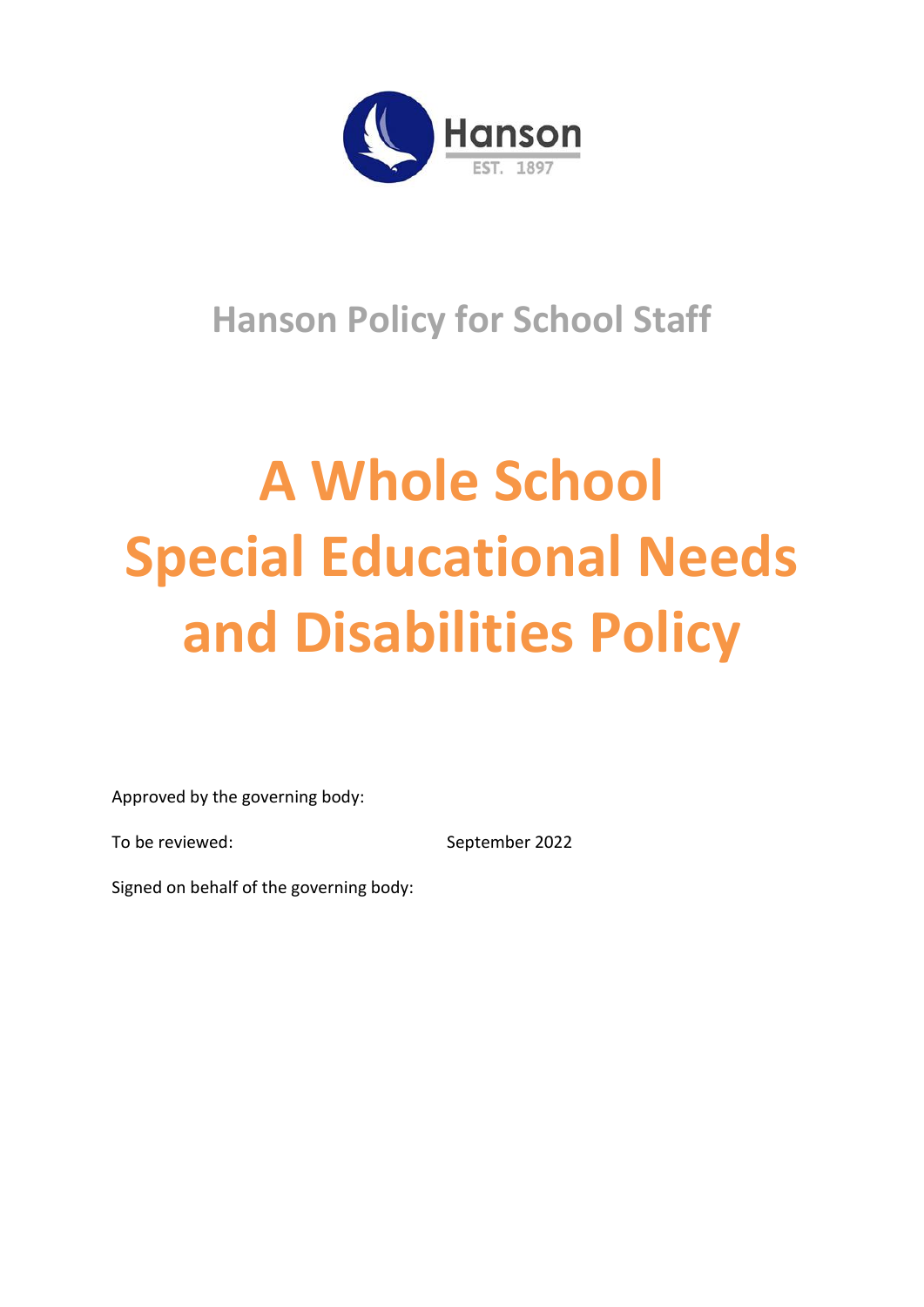

#### **SEND Policy Contents Page**

- **– Introduction**
- **– Policy Statement**
- **– Aims of SEND Department**
- **– Local Authority Led Resourced Provision**
- **– Deaf and Hearing Impaired Students**
- **– Visually Impaired Students**
- **– Admissions**
- **– Definition of Special Educational Needs**
- **– Disable Children**
- **– The Equalities Act**
- **– Identifying Special Educational Needs**
- **– The Disability Discrimination Act**
- **– Evaluating the Success of our Policy**
- **– Allocation of Resources**
- **– Identification, Assessment and Provision**
- **– Early Identification**
- **– SEND Provision**
- **– English as an Additional Language**
- **– Monitoring Student Progress**
- **– Record Keeping**
- **– General Learning Difficulties**
- **– Tier 1 Support**
- **– Tier 2 and 3 Support**
- **– Request for an Education, Health and Care Plan**
- **– Reviews of Education, Health and Care Plans**
- **– Nature if Intervention**
- **– Student Progress Portraits**
- **– The Role of the SENDCo**
- **– The Role of the Governing Body**
- **– The Role of Staff Involved in the Students Development**
- **– The Role of the Headteacher**
- **– SEND Inset**
- **– Partnership with Parents**
- **– Links with External Agencies**
- **– SEND Policy Review**
- **– Special Needs Abbreviations Explained**

**Appendix 1 – Hanson Special Educational Needs Team**

**Appendix 2 – Hanson Local Authority Led Resourced Provision for Deaf and Hearing Impaired Children and Young People**

**Appendix 3 - Hanson Local Authority Led Resourced Provision for Children and Young People with a Visual Impairement**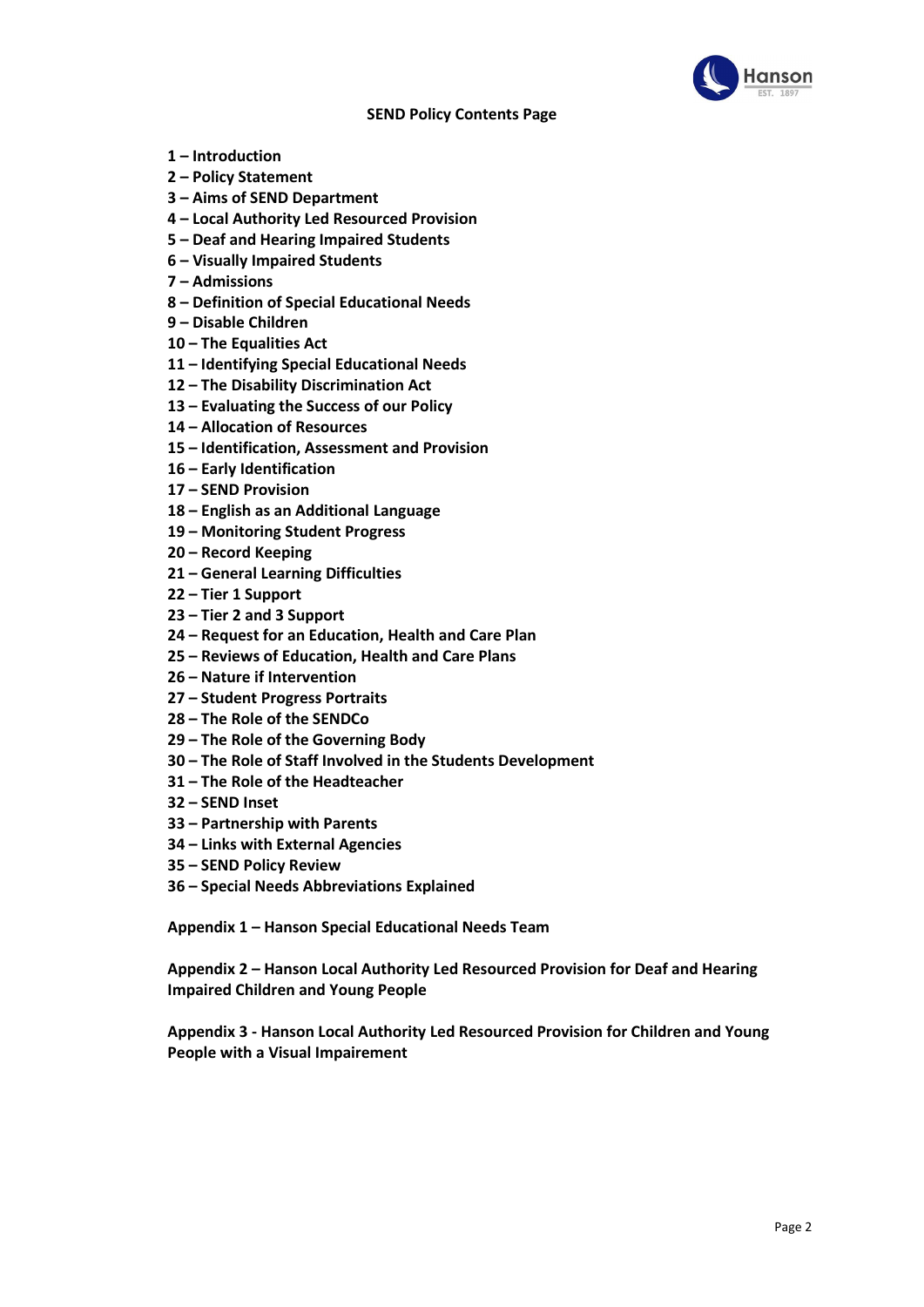

# **SEND Policy**

# **1. Introduction**

"All teachers are teachers of students with special education needs. Teaching such students is therefore a whole school responsibility, requiring a whole school response."

# **2. Hanson SEND Policy Statement**

At Hanson we believe that all staff are responsible to ensure all students have access to a broad, balanced and appropriate curriculum. All students' individual needs will be considered and planning will take into consideration these needs to ensure students achieve their full potential. Our approach is focused on identifying, meeting and addressing additional needs across the school.

# **3. The aims of the SEND Department at Hanson are outlined as follows:**

- To ensure that all students have access to a broad and balanced curriculum
- To identify students with special educational needs promptly
- To inform and offer advice to staff who teach students with special educational needs
- To offer support to departments to ensure materials and resources are suitable for students with special educational needs
- To inform (and engage) parents where possible about their child's special educational needs, at the earliest opportunity and to keep parents fully informed of their child's progress and attainment
- To ensure the SEND Register is up-to-date
- To develop strategies and targets to ensure students with special educational needs are met
- To allocate provision and support effectively
- To ensure outside agencies are informed swiftly when necessary
- To complete all relevant paperwork including Statutory documentation to ensure students needs are addressed
- To ensure students receive a differentiated curriculum appropriate to the individual's needs and ability.
- To ensure that students with SEND take as full a part as possible in all school activities
- To ensure that students with SEND are involved, where practicable, in decisions affecting their future SEND provision

We recognise that many students will have special needs at some time during their school life. In implementing this policy, we are fully committed to ensuring students are given support to overcome their difficulties.

# **Hanson Special Educational Needs & Disabilities Policy (SEND)**

The SEND policy has been devised in association with the SENDCo, the Headteacher, and Hanson's Governing Body. The Governing Board Standards Committee will have overall pastoral responsibility for SEND students. Other members of the SEND team include the Learning Support Assistants (LSA's) and Higher Level Teaching Assistants (HLTA's) who support targeted SEND pupils daily.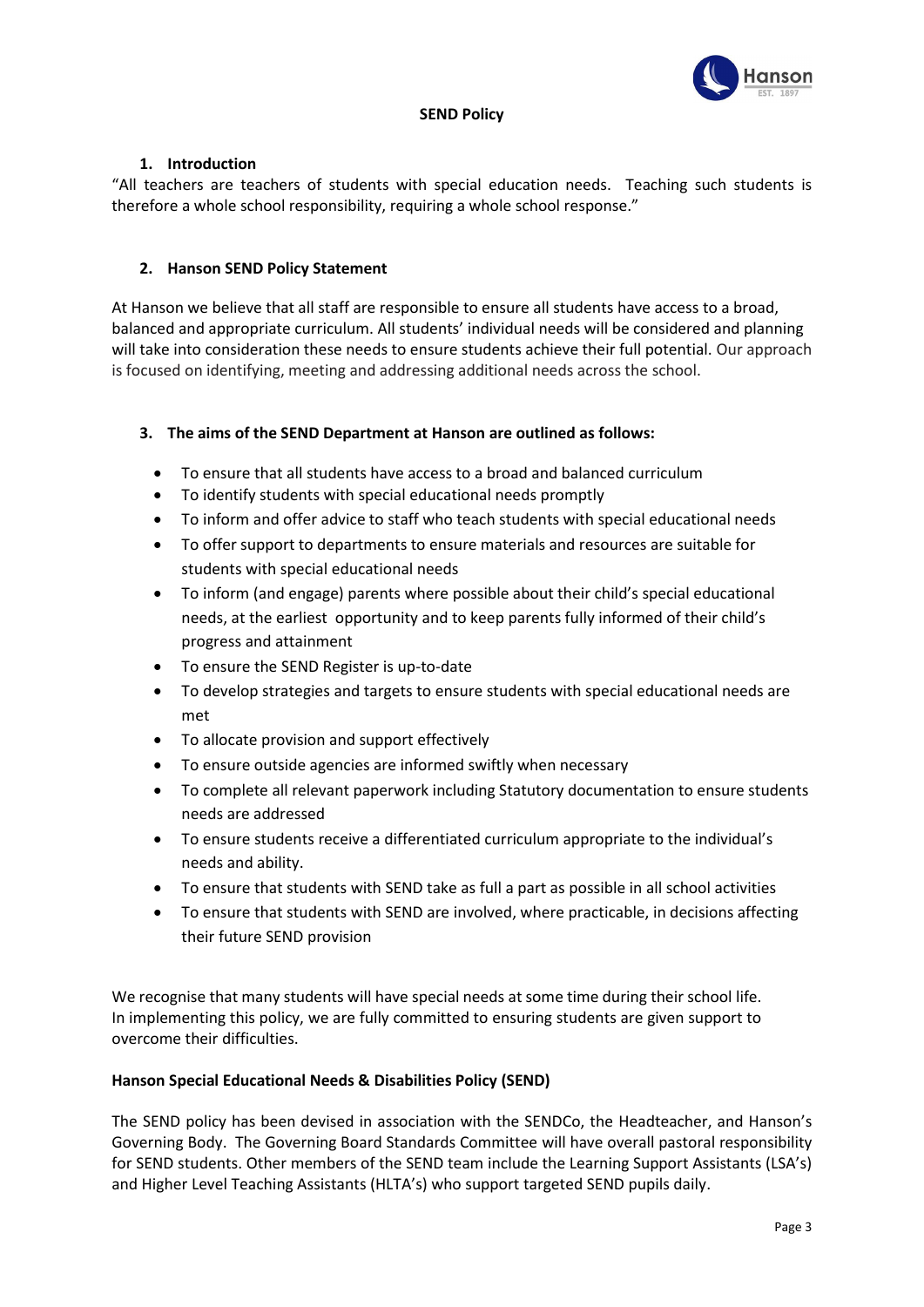

Other members of the team who may further support students on the SEND Register include the SENDCo, assistant SENDCo and the SEND Administrator.

# *See appendix 1*

The SEND Policy has been devised in conjunction with the schools Inclusion Policy, the Anti-Bullying and Attendance Policies.

The SEND Department use both long and short term planning to meet the needs of SEND students. The SEND Departmental objectives focus on ensuring a holistic approach to raising the achievement levels of SEND pupils and include planning for various SEND related improvements including:

- Performance Management of employees
- Pupils Access Arrangements for exams
- Regular termly updates of the SEND Register
- Development of Student Progress Portraits (SPP's)/Reviews
- Development of a Provision Map
- Updating the SEND policy and procedures annually
- Developing resources
- Providing CPD opportunities for LSA's and teaching staff
- Monitoring & evaluating student progress, across curriculum areas
- Monitoring the quality of Teaching and Learning of SEND students

The Governors and the Headteacher will ultimately be responsible for monitoring and ensuring the implementation of the Special Educational Needs and Disabilities Policy. The SENDCO will be consulted when it needs updating.

Whilst many factors contribute to the range of difficulties experienced by some children, we believe that much can be done to overcome them by parents, teachers and pupils working together.

# **4. Local Authority Led Resourced Provision (LARP)**

Hanson hosts a unique facility on the 4th floor. The Resourced Provision is equipped with specialist facilities for a range of students who have sensory impairments. Deaf, Hearing Impaired, Vision Impaired and Multi-Sensory Impaired students receive direct teaching, specialist equipment and support to enable access to the whole school curriculum and environment.

Specialist staffing is provided by the Local Authority, Specialist Teaching and Support Service (STASS), Low Incidence Team. All staff work in a partnership with mainstream staff, and contribute to the life of the School as much as possible. All the students attend Hanson from across the Bradford district, so it is especially important to foster a sense of belonging to the school community.

Within the RP there are a number of teaching spaces, and shared, bookable rooms for meetings and Annual Reviews, IT facilities and staff work/social facilities. There is a shared daily living skills teaching room which provides excellent facilities for teaching a range of skills and supports the specialist VI/HI/SEND curriculum.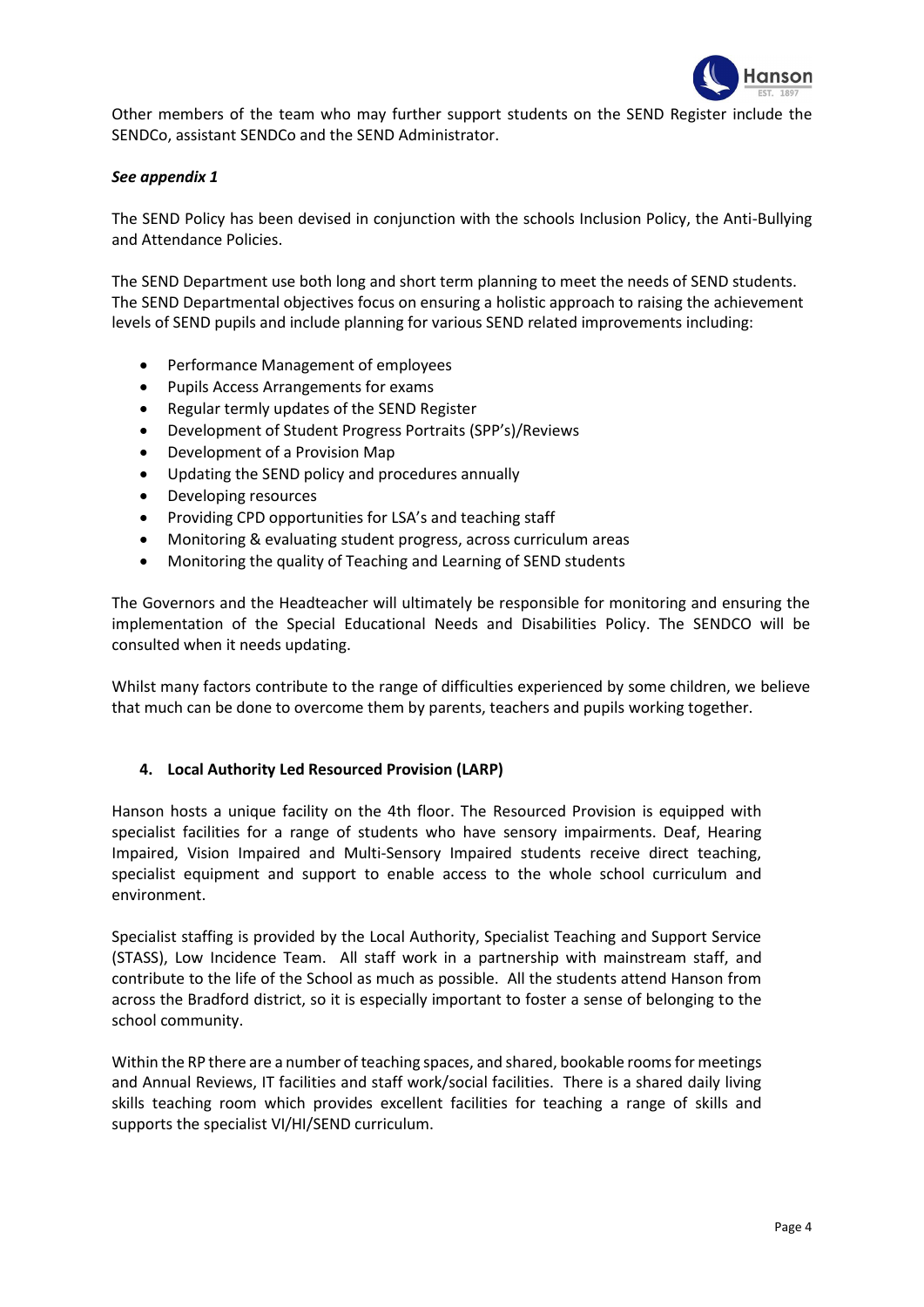

# **5. The Local Authority Resourced Provision team for Deaf and Hearing Impaired Students**

The team provide a high level of support to Deaf students both in mainstream class and in small groups within the RP and throughout the school. Student's learning and communication needs are supported by qualified Teachers of the Deaf, Specialist Support Workers and Deaf Instructors who are skilled and trained in the use of British Sign Language (BSL) and other multimodal communication systems. Specialist audiological equipment, such as radio aid systems, is also available for students who require this.

The team also includes a range of other specialist staff such as a Speech and Language Therapist and an Educational Audiologist. A range of language and communication assessments are carried out with students and the Resourced Provision has a sound treated room for audiometric assessments. The team works closely with the audiology departments of Bradford Royal Infirmary, Airedale General Hospital and the Yorkshire Cochlear Implant Team.

The Resourced Provision is managed by the Lead Teacher of the Deaf and overseen by the Head of the Low Incidence Team. There is a large team of specialist staff working in school with Deaf students, see appendix 2.

We aim to:

- Ensure that Deaf students have the opportunity to reach their full potential and are fully included in the life of Hanson
- Ensure that Deaf children develop confidence, are happy and safe
- Develop Deaf children's ability to work independently
- Provide constructive advice and support to all staff
- Support and develop personalised timetables which maximises each student's access to the curriculum
- Deliver the curriculum to some students in smaller discreet groupings according to need
- Provide up to date specialist assessments on all students
- Support all Deaf pupils in lessons or in small group lessons dependant upon need
- Develop skills in communication and British Sign Language with all students and adults.
- Provide an excellent transition package between KS2 and KS3, and to HE/FE

# **6. The Resourced Provision for Visually Impaired Students**

The staff deliver specialist teaching in all areas of Braille, ICT, mobility and habilitation, the use of specialist equipment and the management of low vision devices. They deliver Resourced Provision lessons covering literacy, numeracy, and ICT, and are a registered EDCC centre for the Prince's Trust. They work closely with students to develop and promote independent learning, and to ensure that students develop confidence, are happy and feel safe. The team gives a high priority to delivering and promoting the specialist VI curriculum, making use of the life skills room, and outside providers. See appendix 3.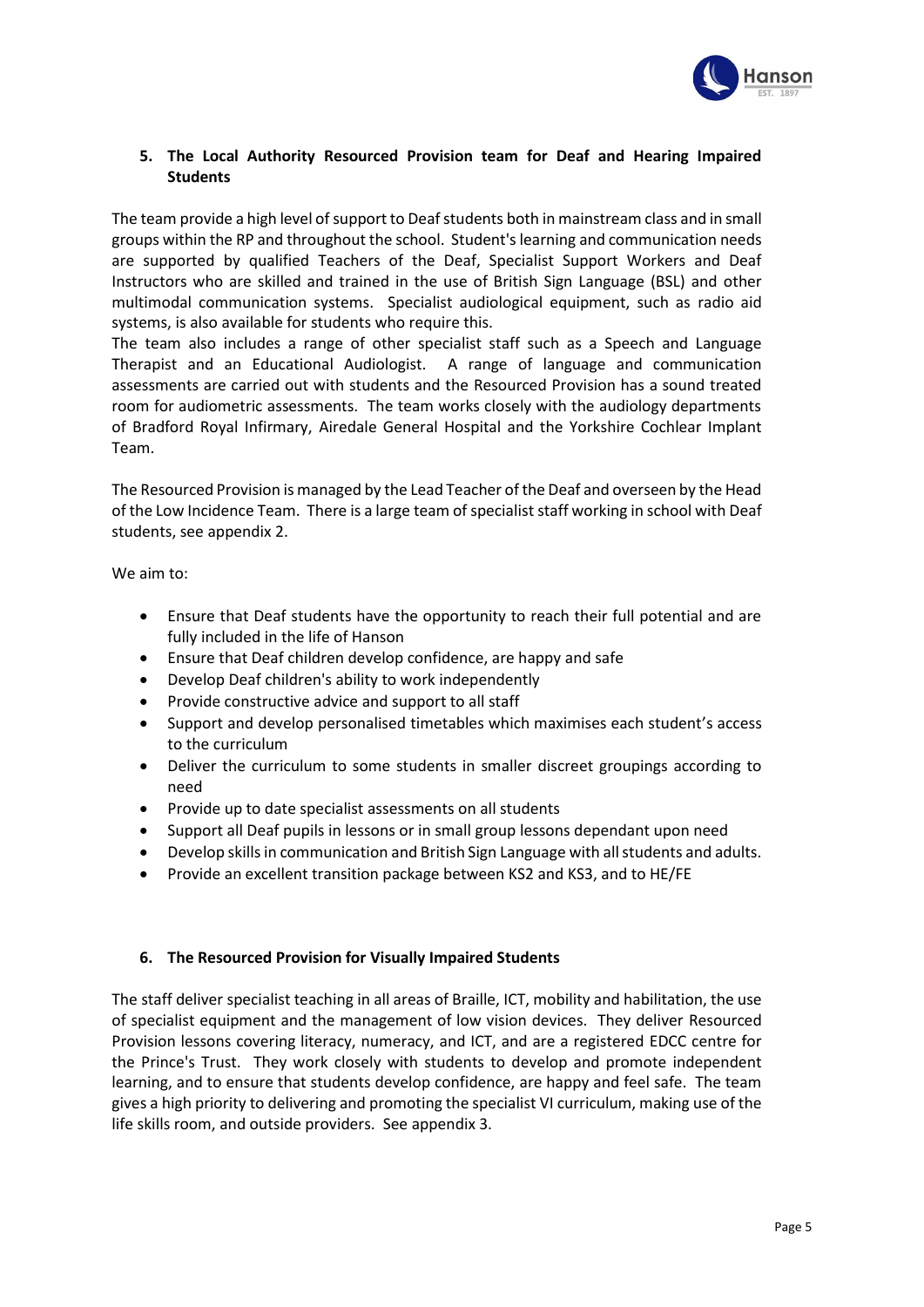

The staff:

- Ensure that students with vision impairment have the opportunity to reach their full potential
- Prepare specially adapted resources to meet individual needs
- Provide constructive advice to mainstream staff and support the differentiation of lessons
- Provide appropriate support to pupils before, during and after lessons
- Provide specialist advice and assessment
- Provide an excellent transition package between KS2 and KS3, and to HE/FE
- Promote the inclusion of students with visual impairment within mainstream classes so that they can fully develop both a sighted and VI peer group

# **7. Admissions**

The Governing Body believes that the admissions criteria should not discriminate against pupils with SEND and has due regard for the practice advocated in the SEND Code of Practice, in that:

*'All schools should admit pupils already identified as having special educational needs, as well as identifying and providing for pupils not previously identified as having SEN . Pupils with special educational needs but without statements must be treated as fairly as all other applicants for admission.' (CoP 1:33)*

# **8. Definition of Special Educational Needs**

# **A child has learning difficulties if he or she:**

- Has a significantly greater difficulty in learning than the majority of children of the same age
- Has a disability which prevents or hinders the child from making use of educational facilities of a kind provided for children of the same age in other schools within the LA

Children will not be regarded as having learning difficulties solely because their language, or form of the home language, is different from that in which they are taught.

We will have due regard for the Special Educational Needs Code of Practice and are influenced by the SEN and Disability Code of Practice (2015), when carrying out our duties towards all students with special educational needs and ensure that parents are notified when SEND provision is being made for their child.

# **9. Disabled Children**

# **The Disability Discrimination Act states:**

"A person has a disability if he (she) has a physical or mental impairment which has a substantial and long term adverse effect on his (her) ability to carry out normal day-to-day activities."

A disabled person is likely to have difficulties in one or more of the following:

- Mobility
- Physical co-ordination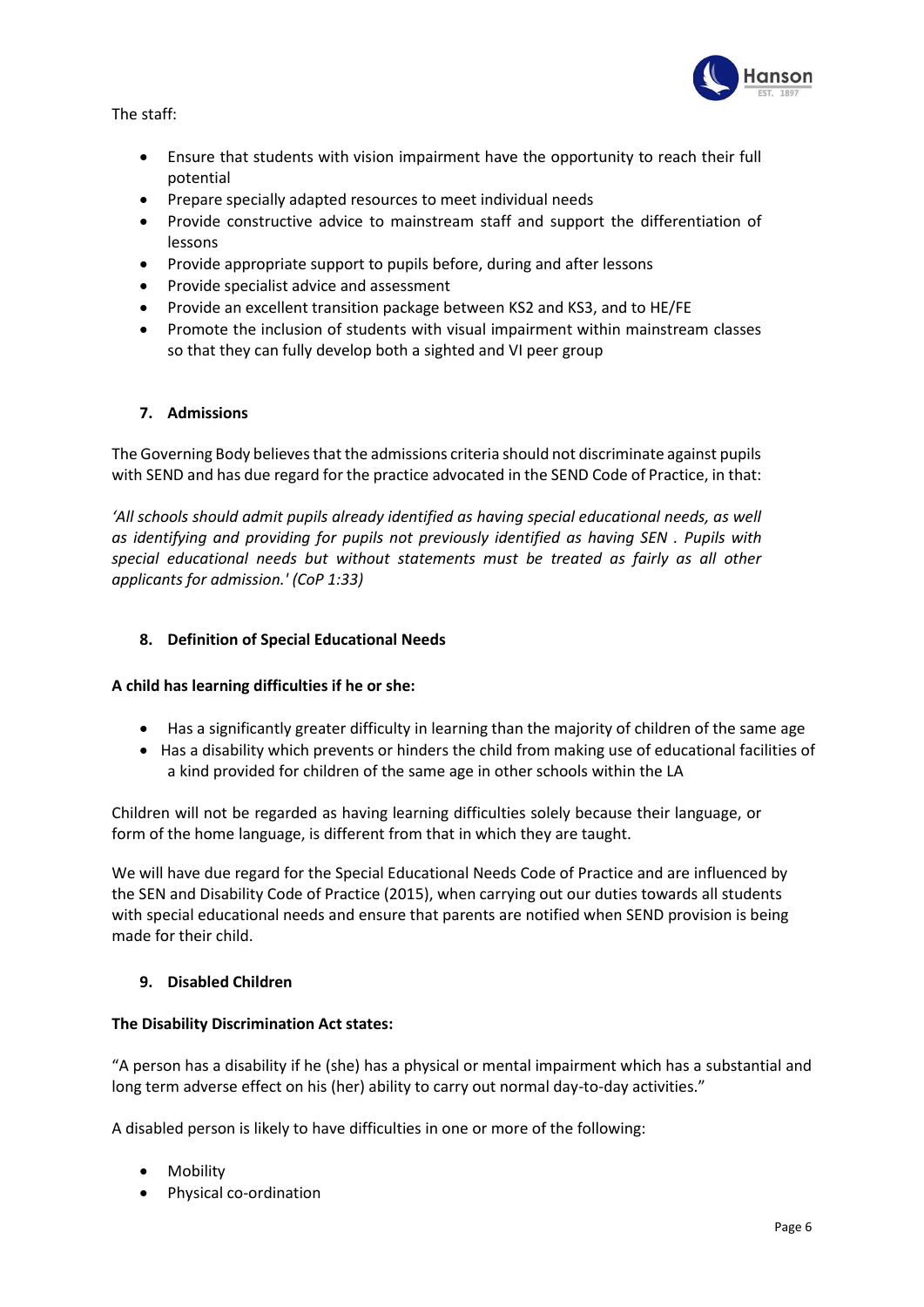

- Manual Dexterity
- Continence
- Ability to lift, carry, move everyday objects
- Speech, hearing, eyesight
- Memory or ability to learn, or understand perception or risk of physical danger
- Certain health conditions, e.g. cancer, muscular dystrophy, degenerative conditions, diagnosed eating disorder, disfigurement

Hanson recognises its duty not to discriminate against disabled students and also the need to make reasonable adjustments to make sure disabled students can play a full part in the social and academic life of the school.

# **10. The Equalities Act 2010**

Under the Equality Act 2010, Hanson recognises that it must not discriminate (direct or indirect) against, harass or victimise SEND students because of their:

- sex
- race
- disability
- religion or belief
- sexual orientation
- because of a pregnancy / maternity; or
- because of a gender reassignment

# **11. Identifying a SEND/Additional Need Student**

Students demonstrating a special need may exhibit one or more of the following factors:

- Has difficulty reading, writing, spelling, and doing Maths
- Seeks routine jobs
- Prefers practical lessons
- Shows considerable ability in the subject
- Not interested in books
- Needs constant supervision
- Slow to carry out tasks
- Makes mistakes copying
- Frequently loose books, pens etc.
- Clumsy in PE and practical lessons
- Often late to lessons
- Needs little outside motivation
- Unable to follow simple instructions
- Verbalises thoughts clearly
- Leader in discussions
- Needs lots of help
- Has difficulty in making self understood
- Confident and mature for age
- Rarely contributes in discussion
- Chatterbox talks inconsequentially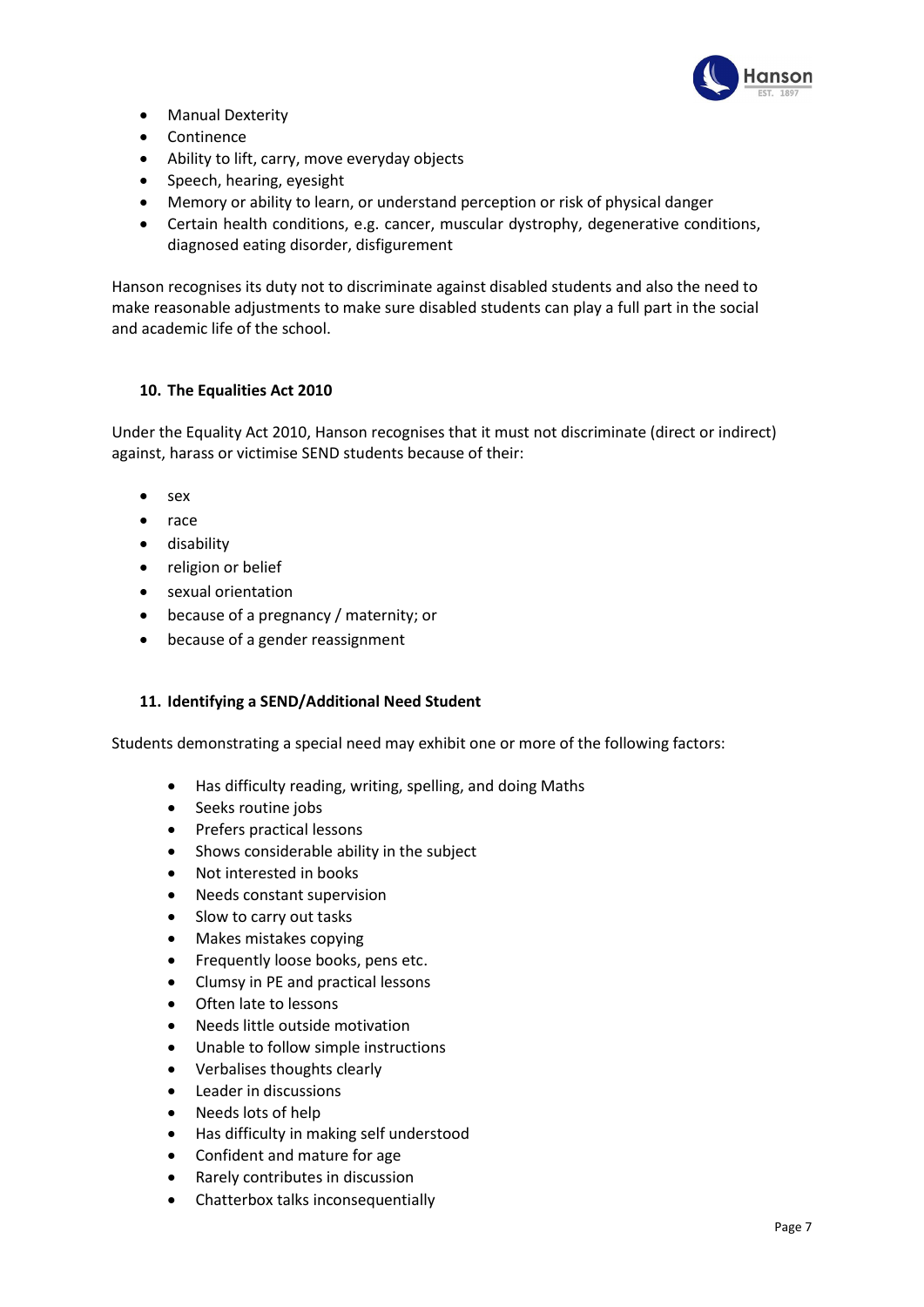

- Short span of attention
- Hyperactive
- Nervous, anxious, easily led
- Poor vocabulary
- Uncooperative
- Aggressive towards other pupils
- Enjoys responsibility
- Disruptive in class
- Does not produce homework
- Work shows evidence of original thought
- Quiet, hardly noticed
- Needs homework details checked in planner

This list is not an exhaustive one. A child with special needs is not necessarily one of our less able students – students who are Gifted and Talented and/or have EAL and/or attendance issues can also have special needs.

# **12. The Disability Discrimination Act requires Hanson to produce an access plan that shows how we will:**

- Increase access for disabled students to the school curriculum
- Improve access to the physical environment of the Academy
- Improve the delivery of written information to disabled students

# **Hanson will also endeavor to:**

- Put in place structures and strategies which will raise disability awareness
- Use existing systems to assess the progress of disabled students
- Use the data to identify any issues over the effectiveness of our provision for such students

# **Certain conditions do not count as a disability**

Certain conditions are not considered impairments under the DDA:

- Lifestyle choices such as tattoos and non-medical piercings
- Tendency to steal, set fires, and physical or sexual abuse of others
- Exhibitionism and voyeurism
- Hay-fever, if it doesn't aggravate the effects of an existing condition
- Addiction to or a dependency on alcohol, nicotine or any other substance, other than the substance being medically prescribed.

# **13. Evaluating the Success of our SEND Policy**

The Governing Body will report annually on the success of the policy. In evaluating the success of this policy, the school will consider the views of:

• Teachers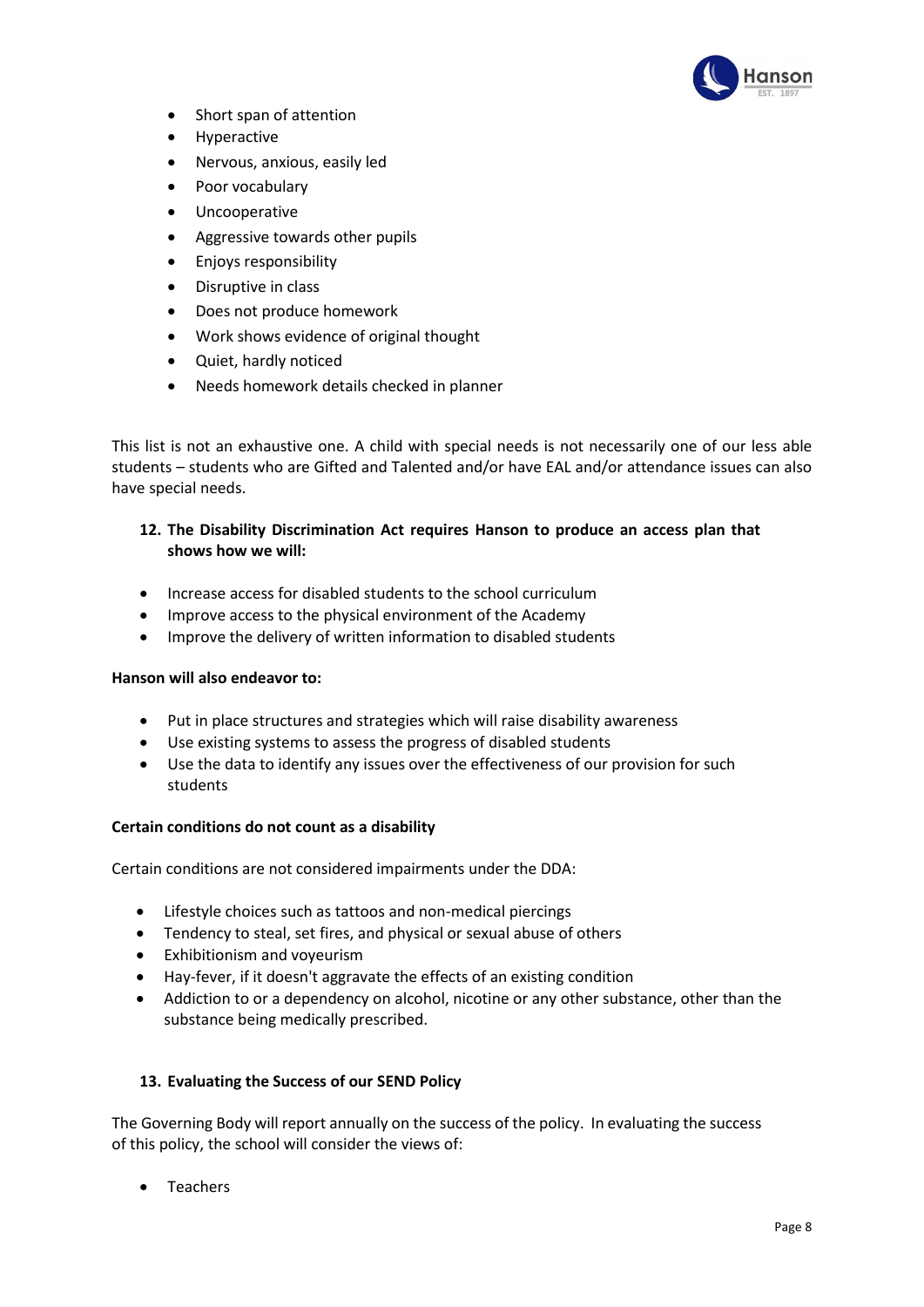

- Parents
- Students
- External professionals

We will set targets matched to a set of specified aims to provide indicators against which progress can be measured.

Student progress will provide evidence for the success of the SEND policy and this will be analysed carefully through:

- Consideration of each student's success in meeting SPP targets
- Use of standardised tests
- Evidence generated from SPP review meetings

# **14. Allocation of Resources**

The Governing Body ensures that resources are allocated to support appropriate provision for all students requiring it and in meeting the objectives set out in this policy.

# **15. Identification, Assessment, and Provision**

We have adopted a whole-school approach to SEND policy and practice. Students identified as having SEND are, as far as is practicable, fully integrated into mainstream classes. Every effort is made to ensure that they have full access to the National Curriculum and are integrated into all aspects of the school.

# **The SEND Code of Practice 2015 makes it clear that all teachers are teachers of students with special educational needs.**

All teachers are responsible for identifying pupils with SEND and in collaboration with the SENDCo, will ensure that those students requiring different or additional support are identified at an early stage. Assessment is the process by which students with SEND can be identified. Whether or not a student is making progress, it is seen as a significant factor in considering the need for SEND provision.

# **16. Early Identification**

Early identification of students with SEND is a priority. The academy will use appropriate screening and assessment tools, and ascertain pupil progress through:

- Evidence obtained by teacher observation/assessment.
- Their performance in National Curriculum, judged against level descriptions.
- Student progress in relation to objectives in the National Literacy/Numeracy Strategies.
- Standardised screening or assessment tools.

# **17. SEND provision**

On entry to Hanson, each SEND child's attainment will be assessed in order to ensure continuity of learning from Primary school, or transference from another Secondary school. For students with identified SEND the Senior Leadership Team, HOD, teaching staff and pastoral colleagues will: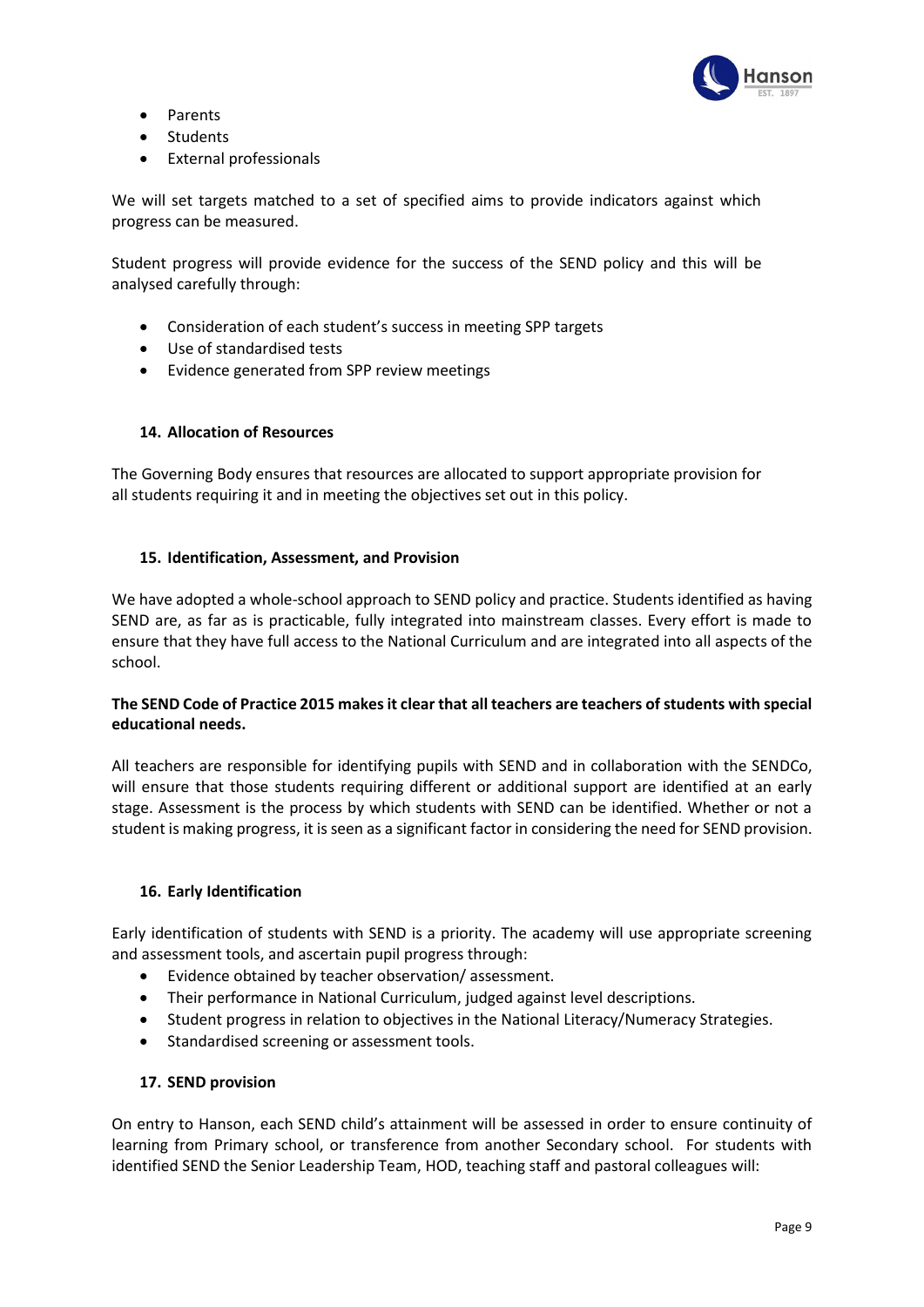

- Use information from the Primary school to shape the student's curriculum and pastoral provision in the first few months
- Identify the student's skills and note areas that require support
- Ensure on-going observations/assessments provide regular feedback on achievements/ experiences, in order to plan next steps in learning
- Ensure students have opportunities to demonstrate knowledge and understanding in subjects and in the pastoral programme
- Involve students in planning/agreeing their own targets
- Involve parents in a joint home-school learning approach

# **The Range of Provision**

The main methods of provision made by the school are:

- Full-time education in classes, with additional help and support by class teacher/subject teachers through a differentiated curriculum
- Periods of withdrawal to work with a support teacher
- In-class support with adult assistance
- Attendance in intervention within the school
- Support from specialists within class or as part of a withdrawal programme
- Support and guidance from the LARP where appropriate

# **18. English as an Additional Language**

Particular care will be needed with students whose first language is not English. Teachers will closely follow their progress across the curriculum to ascertain whether any problems arise from uncertain command of English or from special educational needs. It will be necessary to assess their proficiency in English before planning any additional support that might be required. Hanson's EAL staff will monitor and track this progress carefully to suggest suitable support for progression.

# **19. Monitoring Student Progress**

Progress is the crucial factor in determining the need for additional support. Adequate progress is that which:

- Narrows the attainment gap between student and peers
- Prevents the attainment gap widening
- Is equivalent to that of peers starting from the same baseline but less than the majority of peers
- Equals or improves upon the student's previous rate of progress
- Ensures full curricular access
- Shows an improvement in self-help and social or personal skills
- Shows improvements in the student's behaviour
- Is likely to lead to Further Education, training, or employment

Where teachers decide that a student's learning is unsatisfactory, the SENDCo is the first to be consulted. The SENDCo and teacher will review the approaches adopted. Where support additional to that of normal class provision is required, it will be provided through Tier 1 support/interventions. If, after further consideration, a more sustained level of support is needed, it would be provided through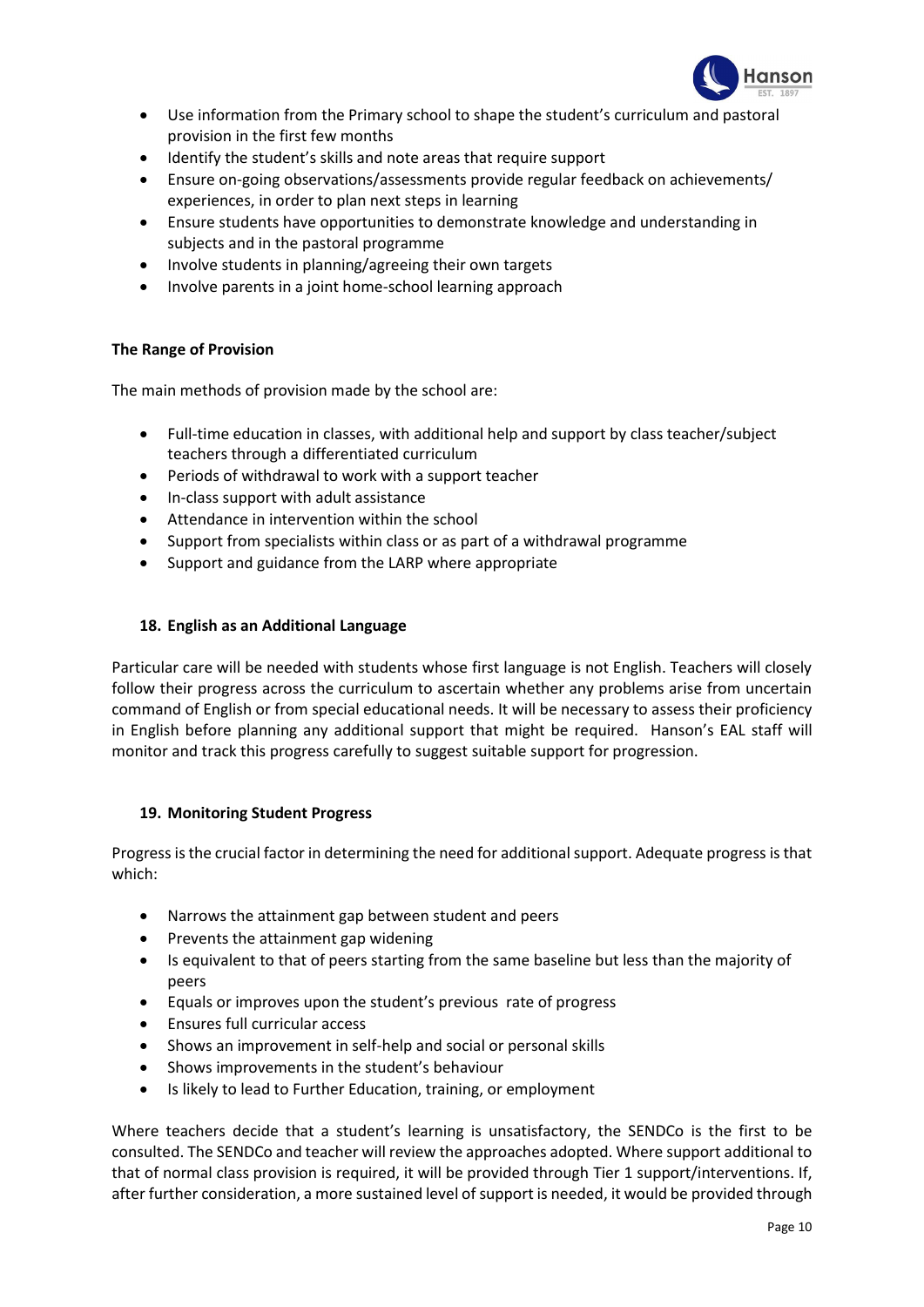

Range 2 and 3 support**.** Where concerns remain despite sustained intervention, we will consider requesting a Statutory Assessment for an Educational, Health and Care Plan. Parents will be fully consulted at each stage. Each of these intervention programmes is detailed in appropriate sections of this policy.

# **20. Record-Keeping**

We will record the steps taken to meet students' individual needs. The SENDCo will maintain the records and ensure access to them. In addition to the usual school records, the student's profile could include any of the following:

- Information from previous school/phases (if available)
- Information from parents
- Information on progress and behaviour
- Student's own perceptions of difficulties
- Information from health/social services and other outside agencies

# **21. General Learning Difficulties**

We endeavour to abide by the SEND Code of Practice 2015, which defines adequate progress for students with General Learning Difficulties as that which:

- Narrows the attainment gap between student and peers
- Prevents the attainment gap widening
- Is on a par with students starting from similar base line but less than most of peers
- Equals or improves upon the student's previous rate of progress
- Enjoys full curricular access

Teaching SEND students is a whole-school responsibility. The core of the teachers' work involves a continuous cycle of planning, teaching, and assessing, taking into account the differences in students' abilities, aptitudes, and interests. Some students may need increased levels of provision and support.

The Code of Practice advocates a graduated response to meeting students' needs. When they are identified as having SEND, we will intervene through Tier 1, 2 and 3 interventions as described below:

# **22. Tier1**

Range 1 is characterised by interventions that are different from or additional to the normal differentiated curriculum. Range 1 intervention can be triggered through concern, supplemented by evidence that, despite receiving differentiated teaching, students:

- Make little or no progress
- Demonstrate difficulty in developing literacy or numeracy skills
- Show persistent emotional/behavioural difficulties which are not affected by behaviour management strategies
- Have sensory/physical problems, and make little progress despite provision
- Experience communication and/or interaction problems and make little or no progress despite experiencing a differentiated curriculum

If we decide, after consultation with parents, that a student requires additional support to make progress, the SENDCo, in collaboration with teachers, will support the assessment of the student (if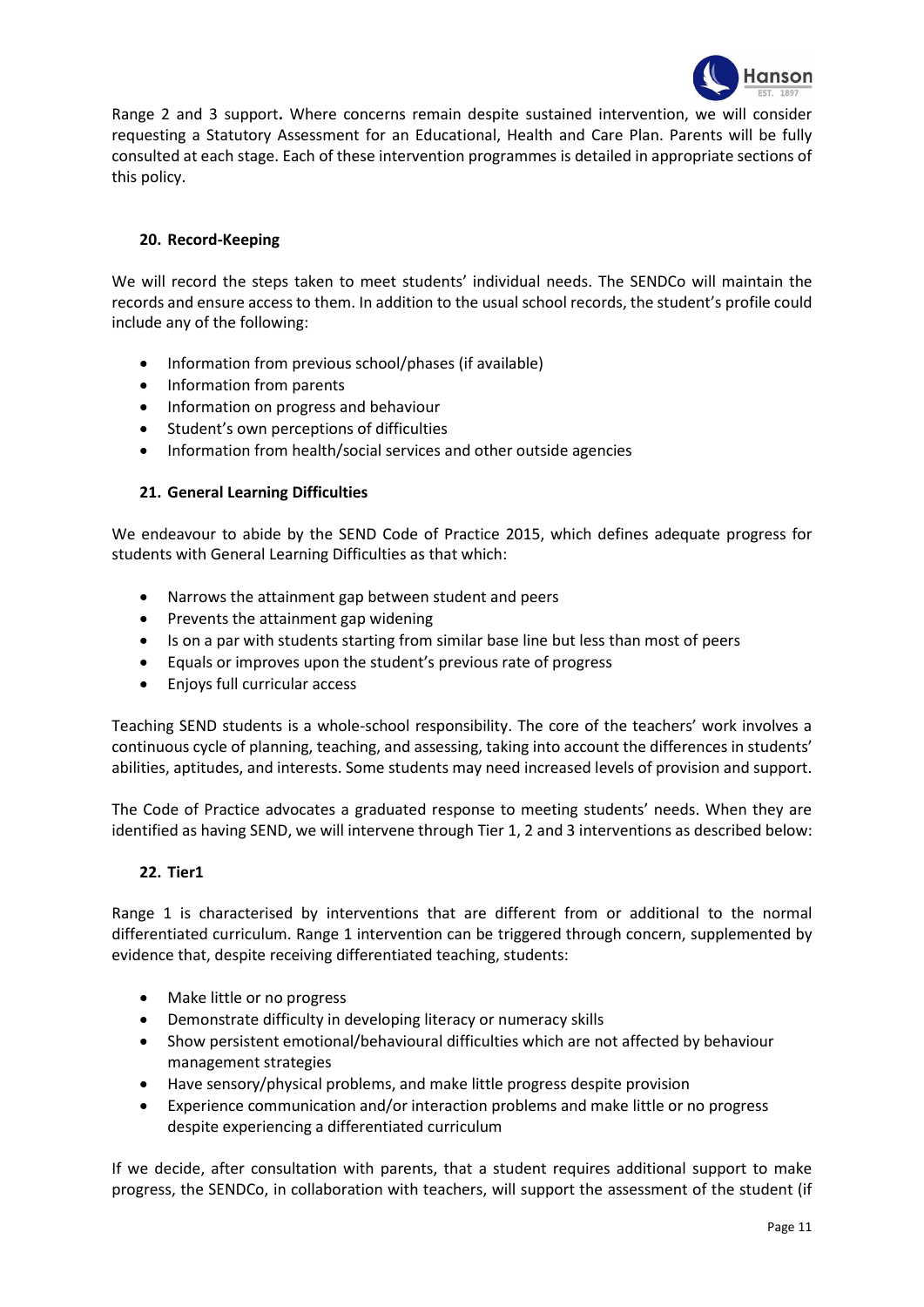

necessary) and have an input in planning future support. The teaching staff will remain responsible for planning and delivering individualised programmes.

# **23. Tier 2 and 3**

Tiers 2 and 3 is characterised by a sustained level of support and, where appropriate, the involvement of external services. Placement of a student at this level will be made by the SENDCo who will also consult with parents either at an SPP review or when the pupil is placed on the SEND Register. External support services will advise on targets for a new SPP and provide specialist inputs to the support process.

Tier 2 and 3 intervention will usually be triggered through continued concern, supplemented by evidence that, despite receiving differentiated teaching and a sustained level of support, a student:

- Still makes little or no progress in specific areas over a long period
- Continues to work at National Curriculum levels considerably lower than expected for a child of similar age
- Continues to experience difficulty in developing literacy and/or numeracy skills
- Has emotional/behavioural problems that often substantially impede own learning or that of the group and this may be despite having an individualised behavioural management programme.
- Has sensory or physical needs requiring additional specialist equipment or visits/advice from specialists.
- Has communication or interaction problems that impede the development of social relationships, thus presenting barriers to learning

External support services will require access to student's records in order to understand the strategies employed to date and the targets set and achieved. The specialist may be asked to provide further assessments and advice, and possibly work directly with the student. Parental consent will be sought for any additional information required. The resulting SPP will incorporate specialist strategies. These may be implemented by the teaching/pastoral staff but may also involve other adults. Where appropriate, we may request direct intervention/support from a specialist/teacher

# **24. Request for an Educational, Health and Care Plan (EHCP)**

We will request an EHCP from the LA when, despite an individualised programme of sustained intervention within Tiers 2 and 3, the child remains a significant cause for concern. In some cases an EHCP might also be requested by a parent or outside agency. We will have the following information available:

- The action followed with respect to Tiers 1,2 and 3 (if appropriate)
- The student's SPP's
- Records and outcomes of reviews undertaken
- Information on the student's health and relevant medical history (if appropriate)
- National Curriculum/CAT's/NFER levels
- Other relevant assessments from specialists such as support teachers and educational psychologists
- The views of parents/student (if appropriate)
- Where possible, the views of the child
- Social Services/Educational Welfare Service reports
- Any other involvement by professionals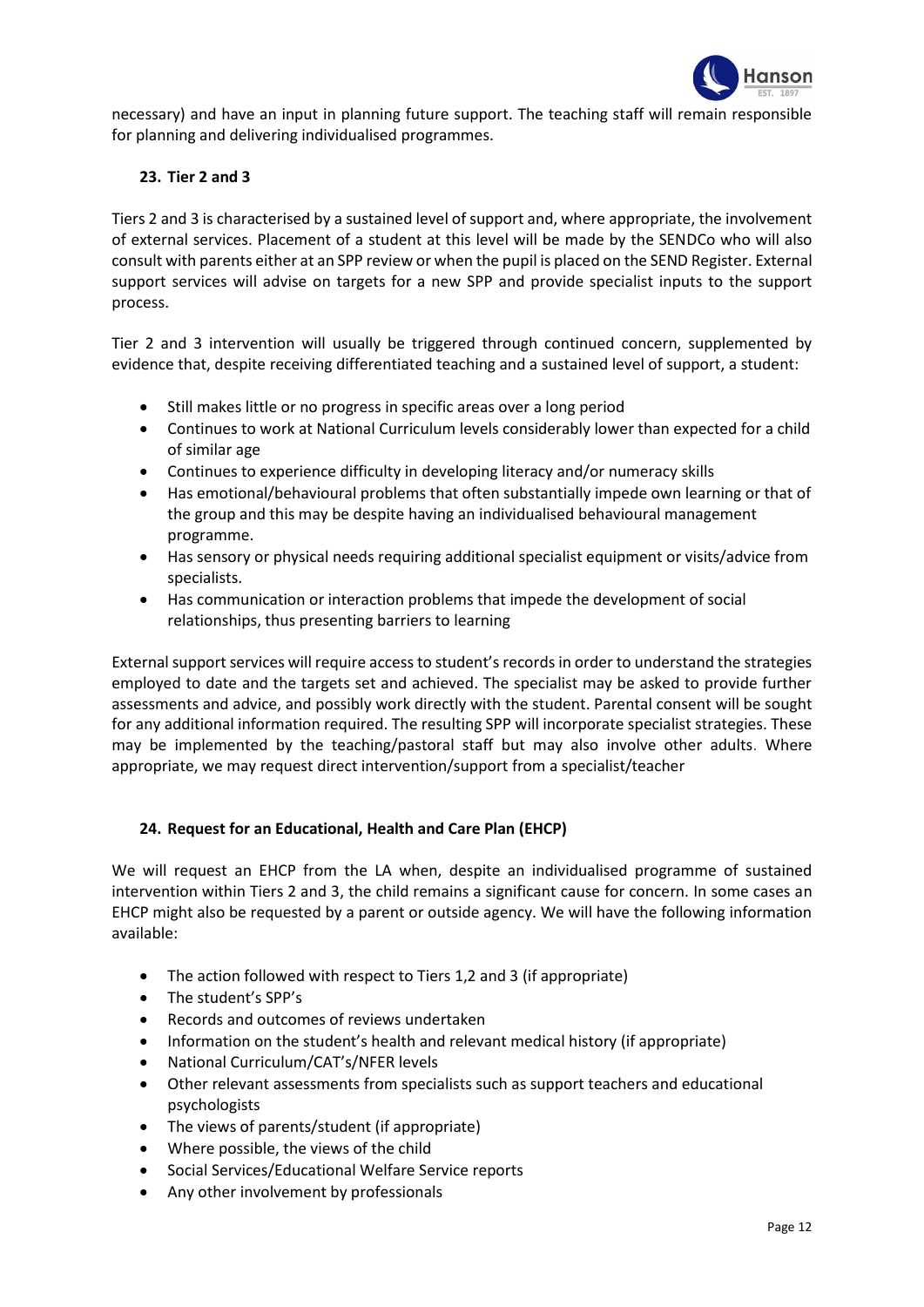

An EHCP will normally be provided where, after a Statutory Assessment, the LA considers the child requires provision beyond what the school can offer. However, the school recognises that a request for a Statutory Assessment does not inevitably lead to an EHCP.

An EHCP will include details of learning objectives for the child. These are used to develop targets that are:

- Matched to the longer-term objectives set in the EHCP
- Of shorter term
- Established through parental/pupil consultation
- Set out in the SPP
- Implemented in the classroom
- Delivered by the subject teacher with appropriate additional support where specified

#### **25. Reviews of EHCP's**

EHCP's must be reviewed annually. The LA will inform the Headteacher at the beginning of each school term of the students requiring reviews. The SENDCo will organise these reviews and invite:

- The child's parent
- The child if appropriate
- The relevant teacher/s
- The SENDCo
- A representative of the LA
- Any other person the LA considers appropriate
- Any other person the Head-teacher/SENDCo considers appropriate

The aim of the review will be to:

- Assess the student's progress in relation to the SPP targets
- Review the provision made for the pupil in the context of the National Curriculum and levels of attainment in basic literacy and/or numeracy and life skills
- Consider the appropriateness of the existing Statement in relation to the student's performance during the year, and whether to cease, continue, or amend it
- Set new targets for the coming year

Reviews for GCSE subject choices will be significant in preparing for the student's transition to employment, Further Education, work-based training, Higher Education, and adult life. Beyond Year 9 the Transition Plan will be reviewed and involve the Connexions Service.

With due regard for the time limits set out in the Code of Practise, the Headteacher will write a report of the annual review meeting and send it, with any supporting documentation, to the LA. We recognise the responsibility of the LA in deciding whether to maintain, amend, or cease an EHCP.

# **26. Nature of Intervention**

The SENDCo in collaboration with the subject teacher will decide the action required to help the student progress. Based on the results of previous assessments, the actions might be: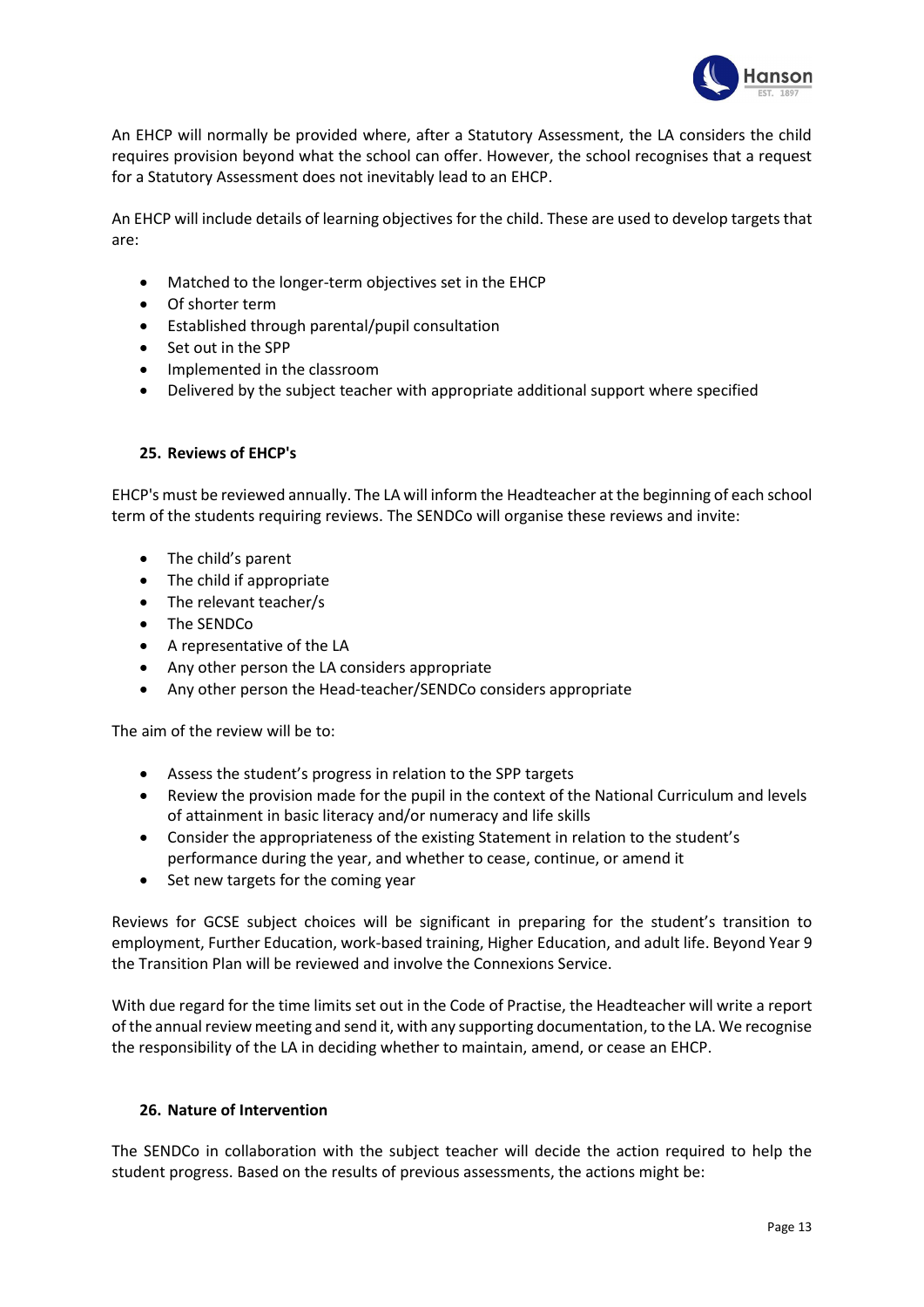

- Deployment of extra staff to work with the student
- Provision of alternative learning materials/ special equipment
- Group support
- Provision of additional adult time in devising interventions and monitoring their effectiveness
- Staff development/training to undertake more effective strategies
- Access to LA support services for advice on strategies, equipment, or staff training

# **27. Student Progress Portraits (SPP's)**

Strategies for student's progress may be recorded in a SPP containing information on:

- Short-term targets
- Teaching strategies
- Provision made
- Date for review
- Success criteria
- The outcomes recorded at review

The SPP will record only that which is different from or additional to the normal differentiated curriculum, and will concentrate on up to three personalised targets that closely match the student's needs. The SPPs will be developed in conjunction with the student and the parent.

#### **Reviewing SPP's**

SPP's will be reviewed twice a year. We will endeavour to hold the reviews in an informal manner, and parents' views on their child's progress will usually be sought. Wherever possible/appropriate we will involve students in this process.

# **28. The Role of the SENDCo**

The SENDCo plays a crucial role in the school's SEND provision. Responsibilities include:

- Overseeing the day-to-day operation of the policy
- Co-ordinating the provision for students with SEND
- Liaising with and giving advice to fellow teachers
- Managing Learning Support Assistants
- Overseeing students' records
- Informing parents of the fact that SEND provision has been made for their child
- Making a contribution to INSET
- Liaising with external agencies, LA support services, Health and Social Services, Connexions, and voluntary bodies.

For effective co-ordination staff must be aware of:

- The roles of the participants
- The procedures to be followed
- The responsibility all teachers have in making provision for SEND pupils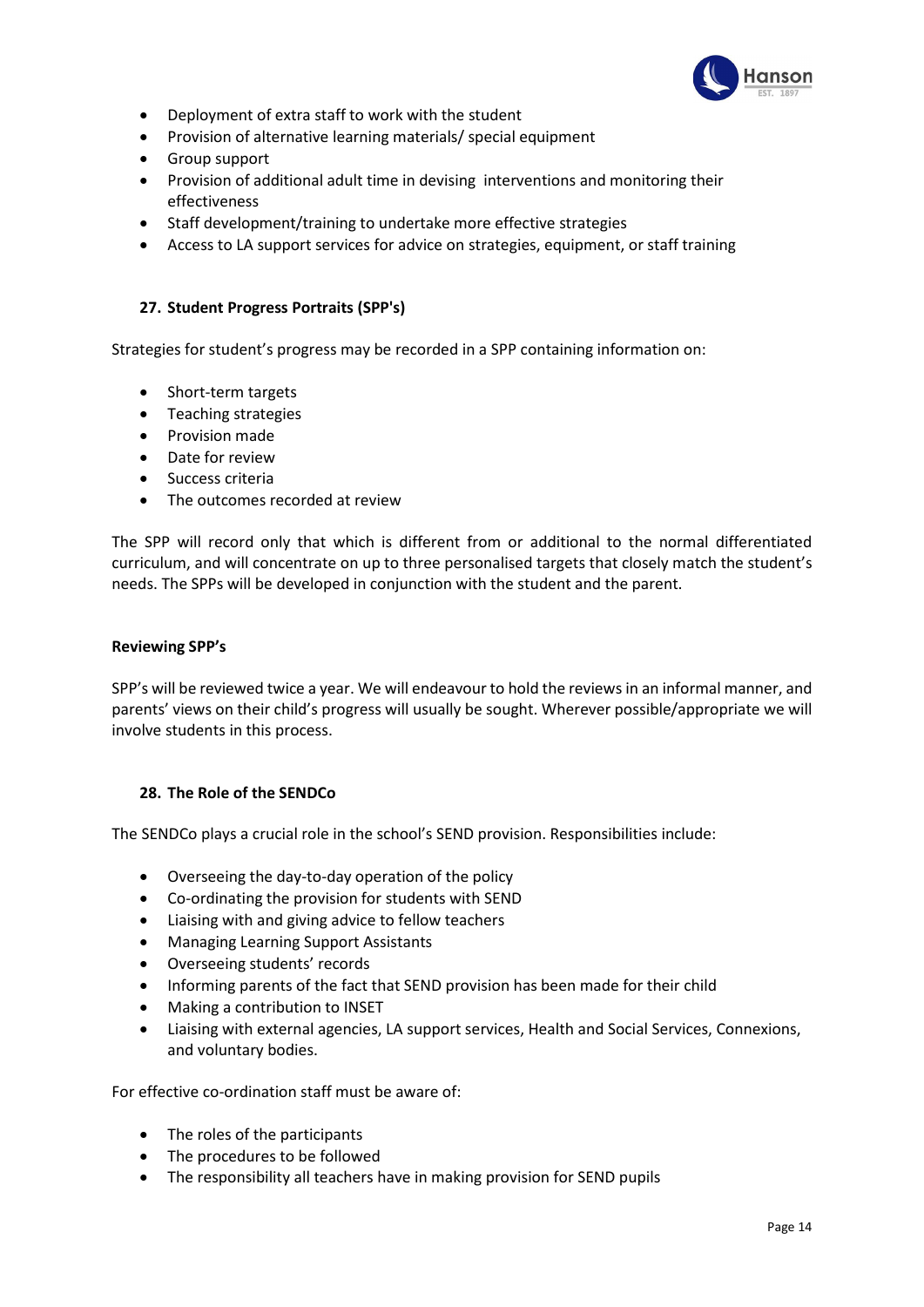

- The commitment required by staff to keep the SENDCo well informed about students' progress
- Mechanisms that exist to allow teachers access to information about SEND students
- What exactly constitutes a 'level of concern' and at which point Tier 1 is initiated
- Mechanisms that exist to alert the SENDCo to such 'levels of concern'
- The procedure by which parents are informed of this concern and the subsequent SEND provision

Additionally, parents must be given clear guidance to the means by which they can contribute to coordination, and how they can provide additional information when and if required.

# **29. The Role of the Governing Body**

The Governing Body's responsibilities to students with SEND include:

- Ensuring that provision of a high standard is made for SEND students
- Ensuring that a 'responsible person' is identified to inform about the EHCP all those involved with teaching and supporting students with an EHCP
- Ensuring that SEND students are fully involved in school activities
- Having regard to the Code of Practice when carrying out these responsibilities
- Being fully involved in developing and subsequently reviewing SEND policy
- Reporting to parents on the academy's SEND Policy including the allocation of resources from the school's devolved budget

# **30. The Role of the Staff Involved in the Students' Development**

The Code of Practice clearly acknowledges the importance allocated to the teacher, whose responsibilities include:

- Being aware of the school's procedures for the identification and assessment of, and subsequent provision for, SEND students
- Collaborating with the SENDCo to decide the action required to assist the student to progress
- Working with the SENDCo to collect all available information on the student
- In collaboration with the SENDCo, develop SPPs for SEND students.
- Working with SEND students to deliver the individual programme set out in the SPP
- Developing constructive relationships with parents

# **31. The Role of the Head Teacher**

The Headteacher's responsibilities include:

- The day-to-day management of all aspects of the school including the SEND provision
- Keeping the Governing Body well informed about SEND within the school
- Working closely with the SENDCo/SEND team
- Ensuring that the school has clear and flexible strategies for working with parents, and that these strategies encourage involvement in their child's education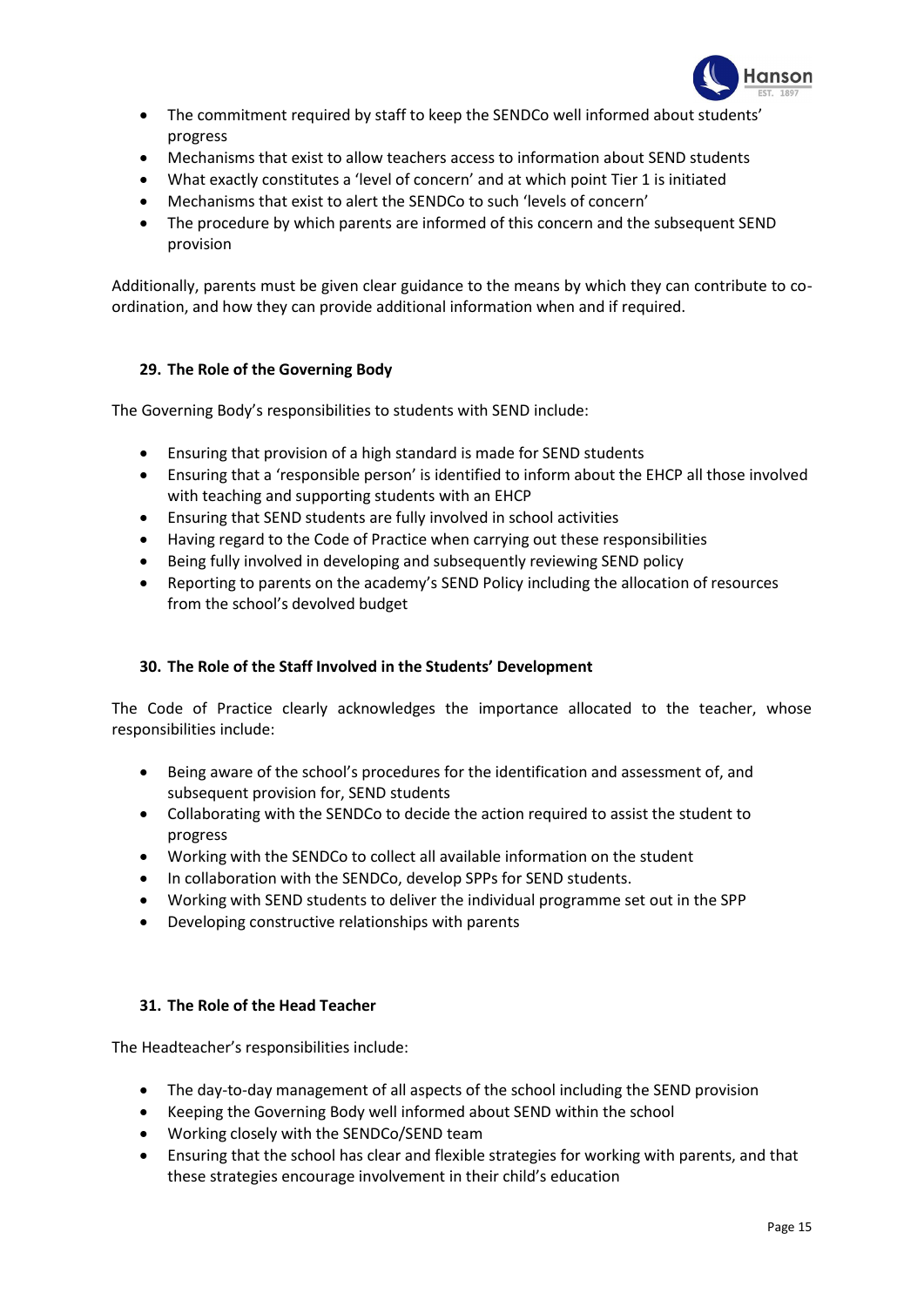

# **32. SEND Inset**

All staff are encouraged to attend courses that help them to acquire the skills needed to work with SEND students. Part of the SENDCo's role in school-based INSET is to develop awareness of resources and practical teaching procedures for use with SEND pupils. LSAs' requirements in supporting students' need/s will be considered frequently.

#### **33. Partnership with Parents**

We firmly believe in developing a strong partnership with parents and that this will enable children and young people with SEND to achieve their potential. We recognise that parents have a unique overview of the child's needs and how best to support them, and that this gives them a key role in the partnership.

*'Parents hold key information and have a critical role to play in their children's education. They have unique strengths, knowledge, and experience to contribute to the shared view of a child's needs and the best way of supporting them.' (*CoP 2.2)

We consider parents of SEND students as valued partners in the process. Depending on age and appropriateness, SEND students will also be encouraged to participate in the decision-making processes affecting them.

#### **34. Links with External Agencies/Organisations**

We recognise the important contribution that external support services make in assisting to identify, assess, and provide for, SEND students.

When it is considered necessary, colleagues from the following support services will be involved with SEND students:

- Educational psychologists
- Medical officers
- Speech therapists
- Physiotherapists
- Hearing impairment services
- Visual impairment services

In addition, important links are in place with the following organisations:

- The LA
- Specialist Services
- Education Welfare Officer
- Social Services
- Sure Start
- The Connexions Service
- The business community
- Other groups or organisations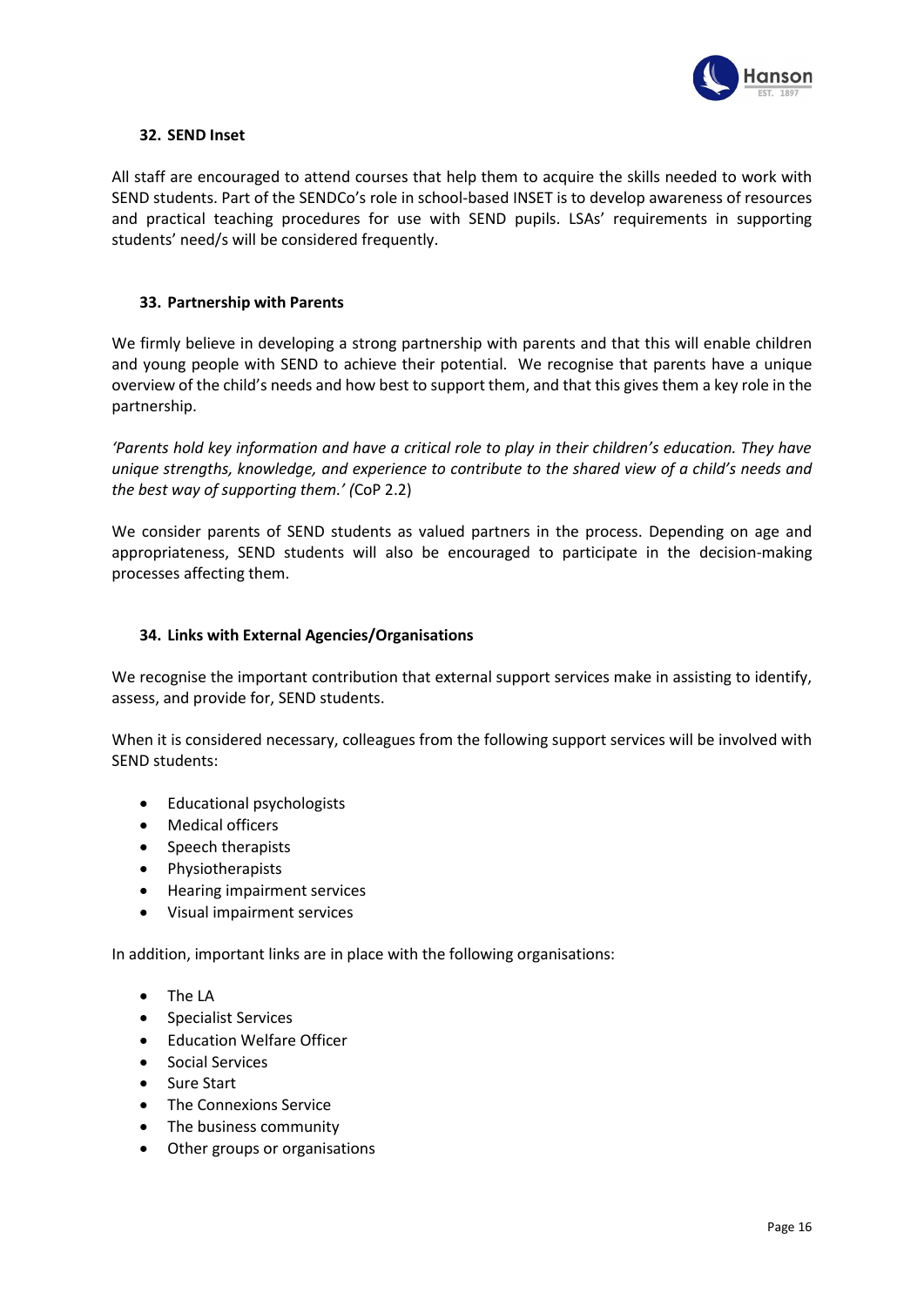

# **35. SEND Policy Review**

We consider the SEND Policy document to be important and, in conjunction with the Governing Body, undertake a thorough review of both policy and practice each year. The outcomes of this review are used to inform Hanson's Development Plan.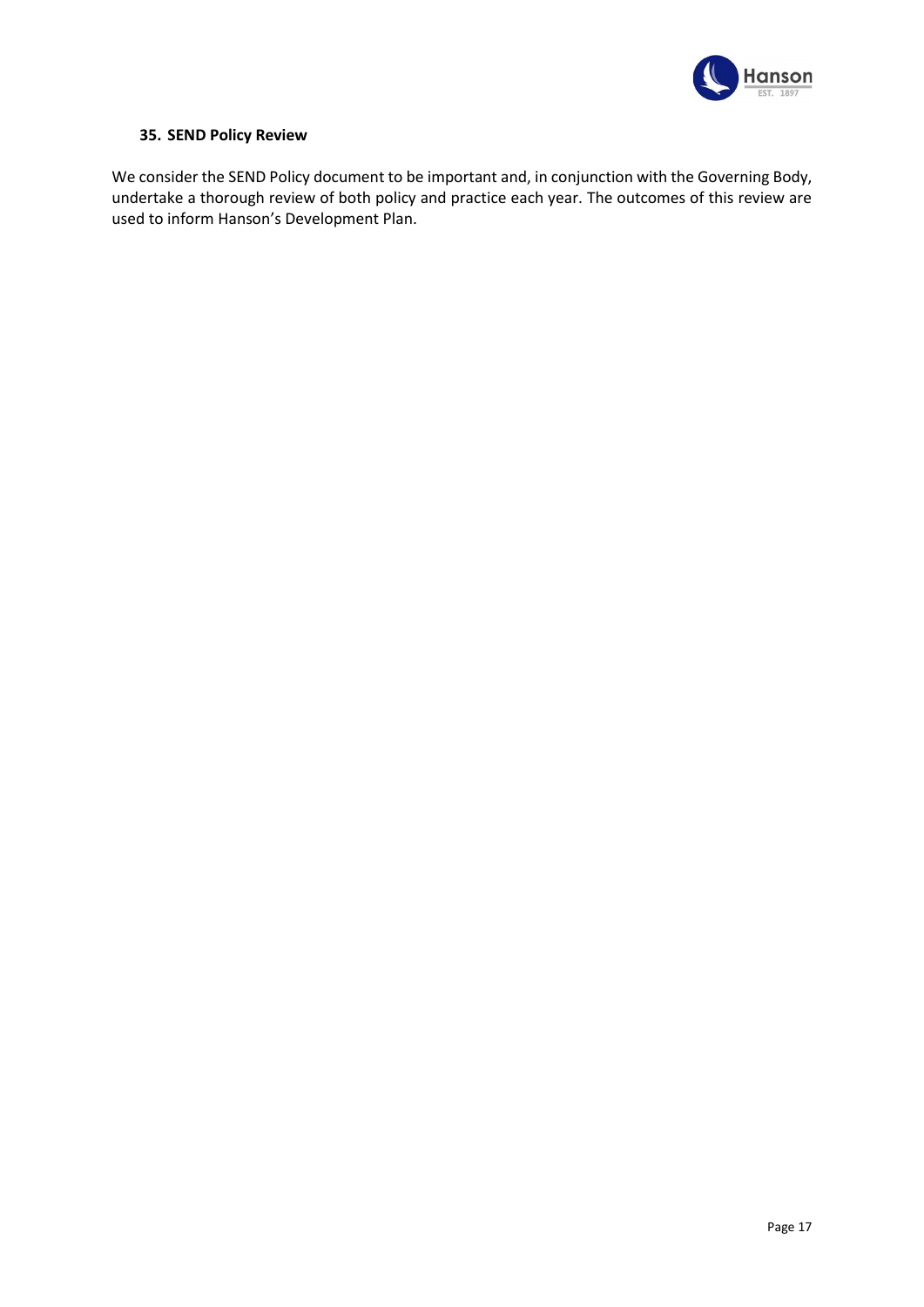

#### **36. Special Needs Abbreviations Explained:**

Below is an explanation of words and terms, which are often used.

**Code of Practice (CoP)** – A government guide to schools and local education authorities (LA's) about the help they can give to children with Special Educational Needs.

- **SEND** Special Educational Needs and Disabilities.
- **AN/AEN** Additional needs or Additional Educational Needs.
- **EBD**  Emotional and behavioural difficulties.
- **SPP** Student Progress Portrait.
- **IBP** Individual Behaviour Plan.
- **GEP** Group Education Plan.

**LD-** Learning Difficulties. A child has learning difficulties if he or she finds it harder to learn than most children of the same age.

- **MLD** Moderate Learning Difficulties.
- **SPLD** Specific Learning Difficulties.
- **PD**  Physical Difficulty.
- **PMLD**  Profound Multiple Learning Difficulties.
- **SLD** Severe Learning Difficulties.
- **LSA** Learning Support Assistant
- **HLTA** Higher Level Teaching Assistant
- **BSA** Behaviour Support Assistant
- **CP** Child Protection
- **BESD** Behaviour, emotional, social difficulties
- **SEMH** Social, Emotional and Mental Health needs
- **SLCN** Speech, language & communication needs
- **ASC** Autistic Spectrum Condition
- **HI –** Hearing Impairment
- **VI –** Visual Impairment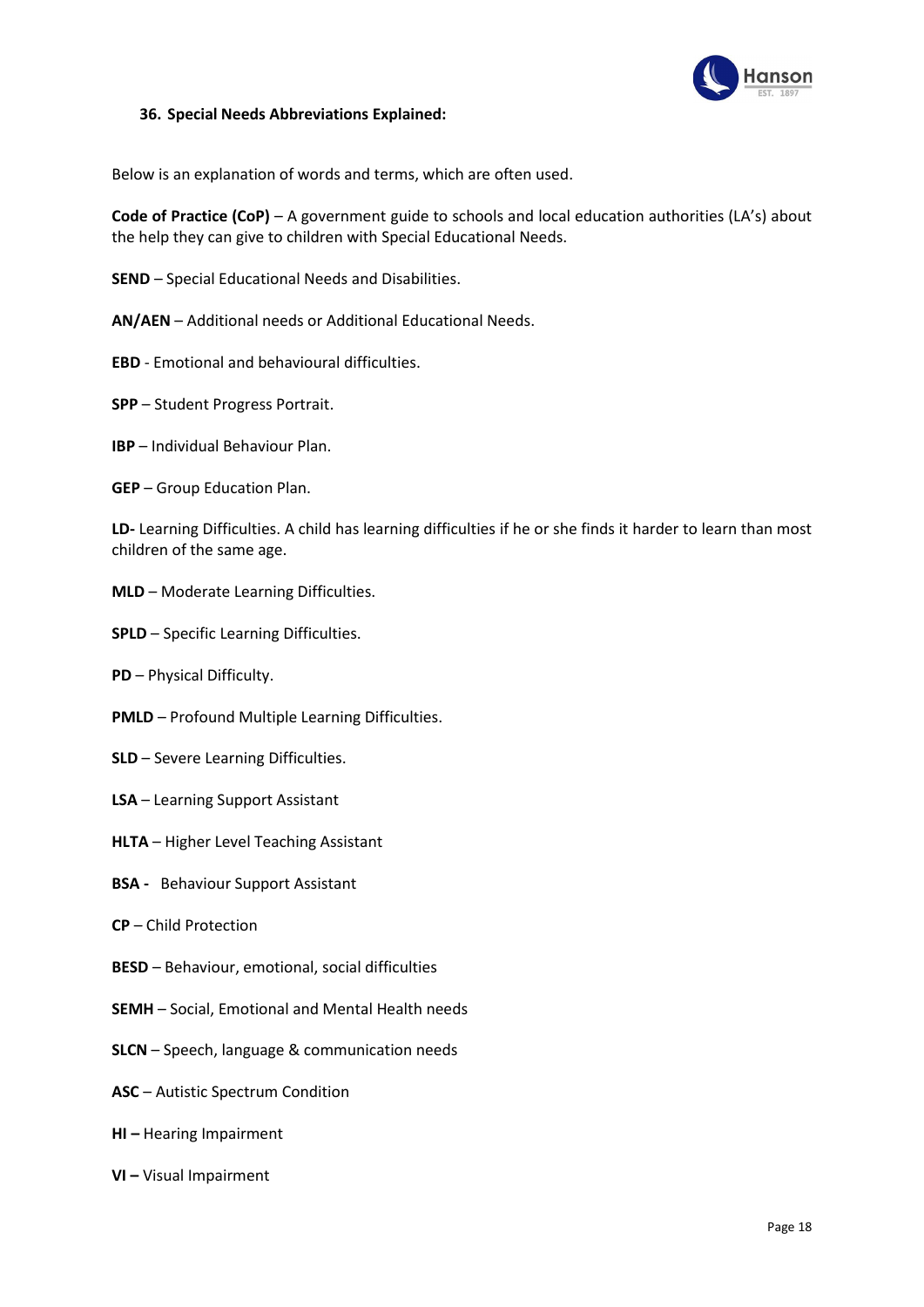

**Transition Plan** – A plan drawn up for a student with an EHCP once they reach KS4. The plan outlines what support the child needs to help the move from school to adult life.

**EHCP** – Educational, Health and Care Plan, a Legal document made by the LA. It sets out a child's Special Educational Needs and the kind of teaching arrangements the child must have to meet those needs.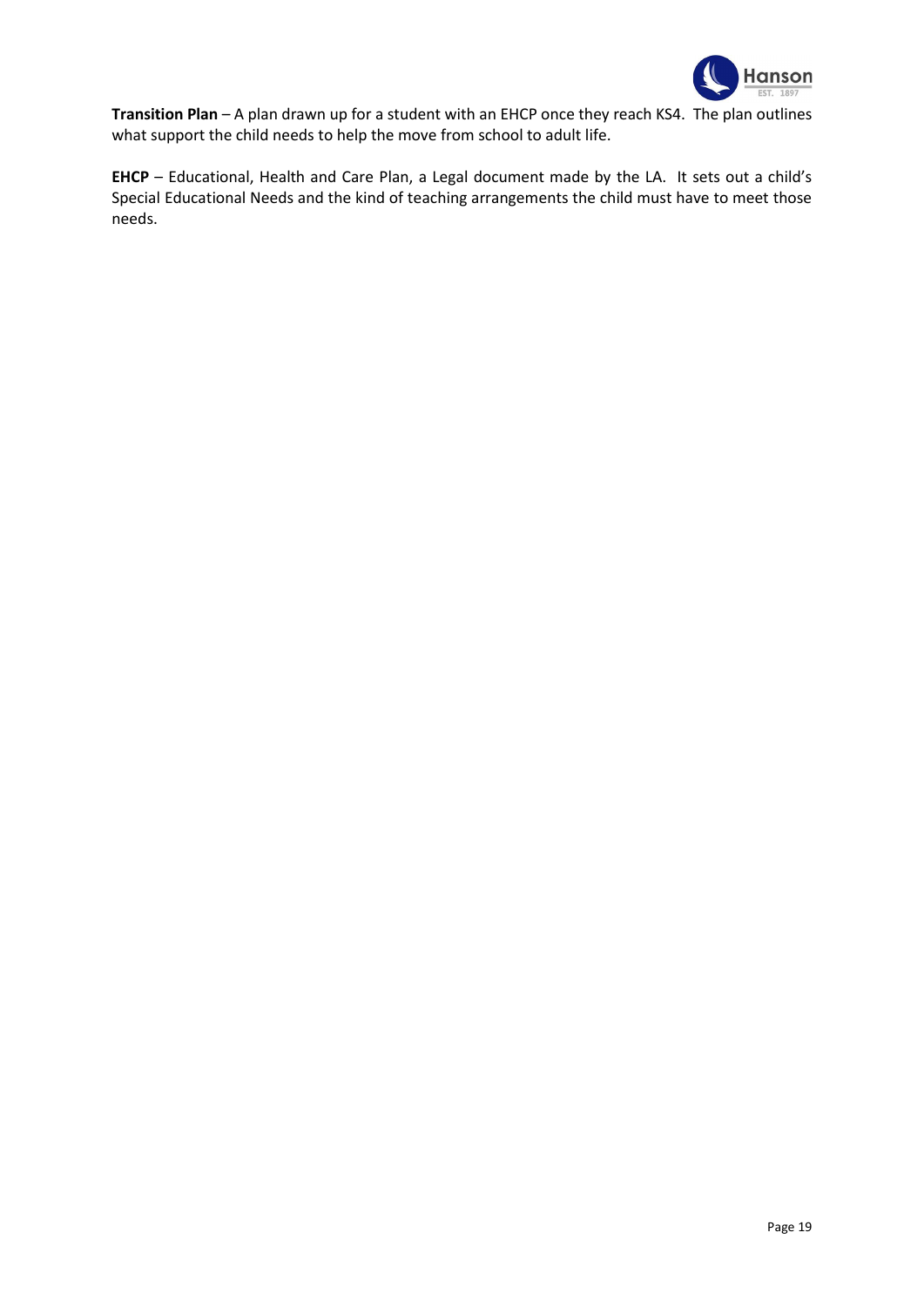

# **Appendix 1**

# **Hanson Special Educational Needs Team**

SEND Governor **SEND** Governor **COVERTS EXECUTE:** Tracey Thomas-Mitchel SENDCo **- Scott Delves-Holmes** Assistant SENDCo **Assistant SENDCo CONSUMING THE CONSUMING TERRY** Student Services and SEND Lead Administrator **Frace 2** Julie Frear

# LSA's:

- Nic Fusco
- Caroline Holstead
- Olwin Tyne
- Daniella Bushi
- Danielle Storey
- Noshaba Shah
- Samuel Davies

# Intervention Staff:

- Gail Harvey
- Charlotte Gumbley

Director of Outreach **Annual Executive Control** 2 Annual Annual Annual Annual Annual Annual Annual Annual Annual Annual Annual Annual Annual Annual Annual Annual Annual Annual Annual Annual Annual Annual Annual Annual Annu

Outreach Support Staff:

- Nabeel Hussain
- Ju<del>Jui</del>lie Wood
- Jade Dixon
- Wayne Woodhead
- Linda Clarke
- Destiny Rollin

Outreach Tier 2 Guidance Team:

- Carole Smith
- Julie Topham

EAL Co-ordinator: - Kim Southern

- Headteacher Richard Woods
	-
	-
	-
	-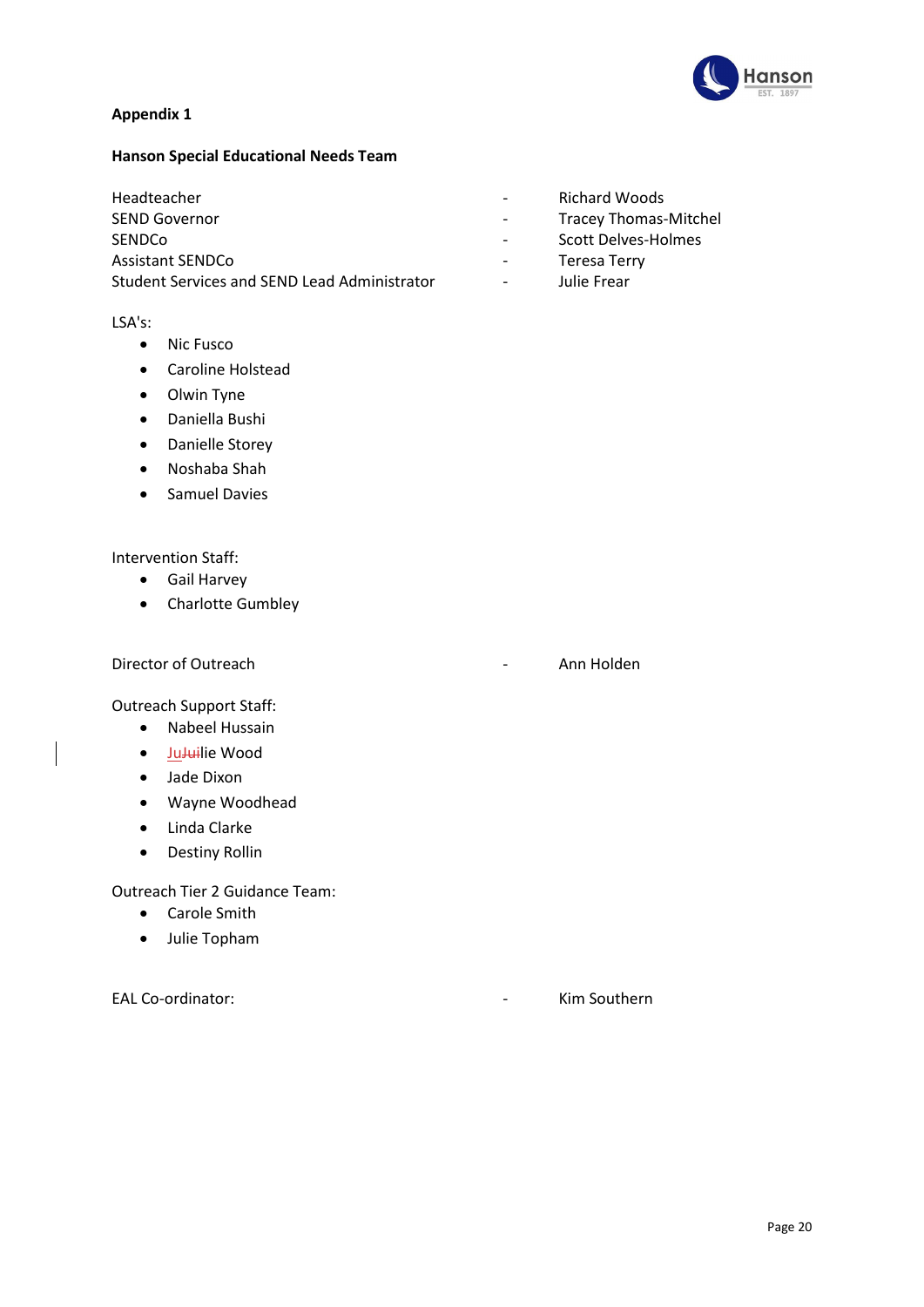

# **Appendix 2**

# **Hanson Local Authority Led Resourced Provision for Deaf and Hearing Impaired Children and Young People**

Interim Head of Low Incidence Team - Karen Turner Lead Teacher of the Deaf and the Sarah Rothera

- 
- 

L. Redpath S Farrar W Richards B Robinson M Robinson

**Deaf Instructors:**

# **Teachers of the Deaf:**

J. Swinbourne J. Sorda S.Chandler P. Govindsamy

**Senior Specialist Support Workers:** N. Khan

R.Schofield

# **Specialist Support Workers:**

D. Paul L. Pearce A. Shirazi S. Sprott A.Taylor T.Balmus S. Denison

Admin Assistant - Sharon Hibbitts